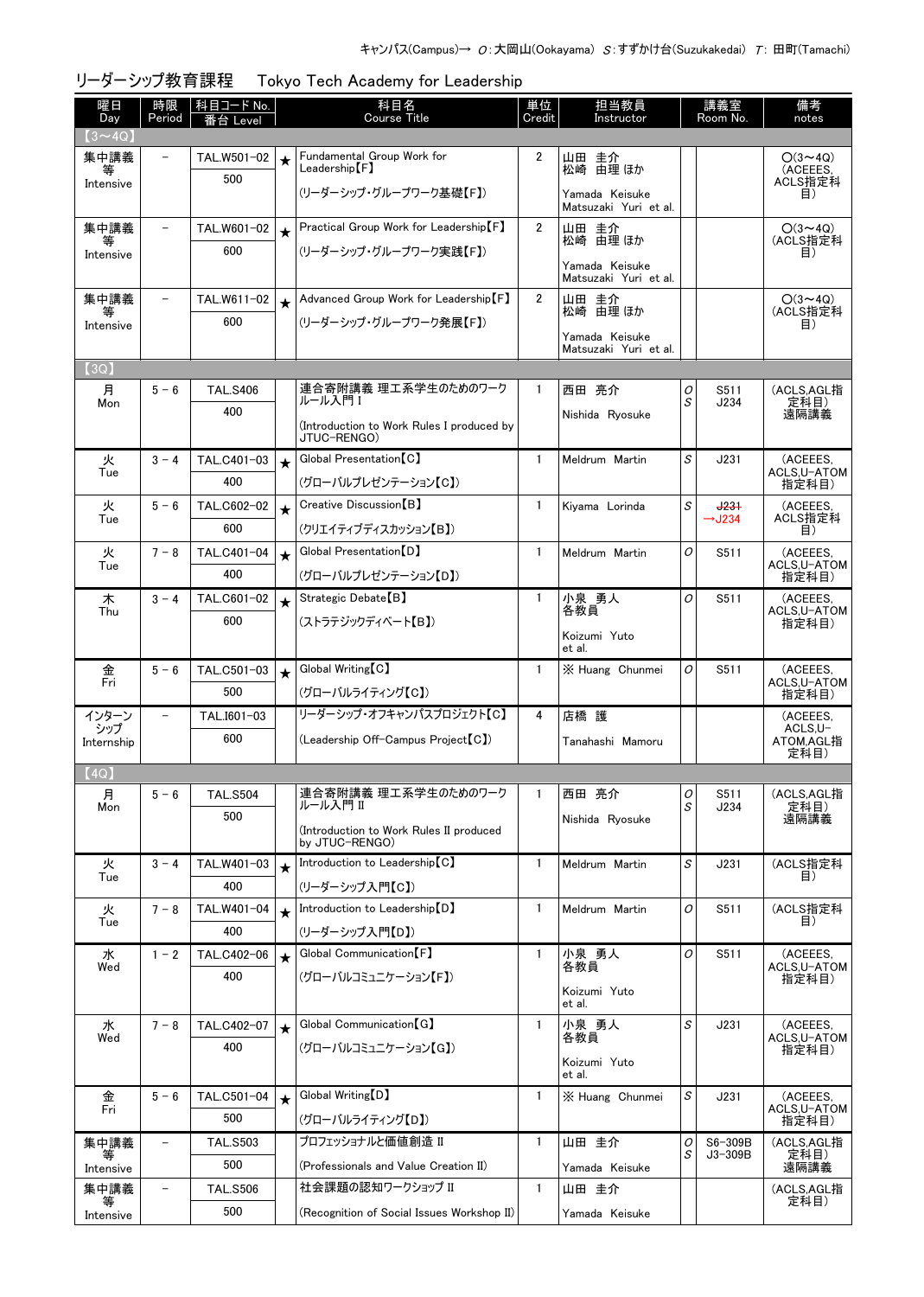| リーダーシップ教育課程 |  | Tokyo Tech Academy for Leadership |  |
|-------------|--|-----------------------------------|--|
|-------------|--|-----------------------------------|--|

| 曜日<br>Day      | 時限<br>Period             | 科目コード No.  <br>番台 Level | 科目名<br>Course Title                 | 単位<br>Credit | 担当教員<br>Instructor | 講義室<br>Room No. | 備考<br>notes                  |
|----------------|--------------------------|-------------------------|-------------------------------------|--------------|--------------------|-----------------|------------------------------|
| [4Q]           |                          |                         |                                     |              |                    |                 |                              |
| インターン<br>- シップ | $\overline{\phantom{0}}$ | TAL.I601-04             | リーダーシップ・オフキャンパスプロジェクト【D】            | 4            | 店橋<br>護            |                 | (ACEEES.                     |
| Internship     |                          | 600                     | (Leadership Off-Campus Project [D]) |              | Tanahashi Mamoru   |                 | ACLS.U-<br>ATOM.AGL指<br>定科目) |